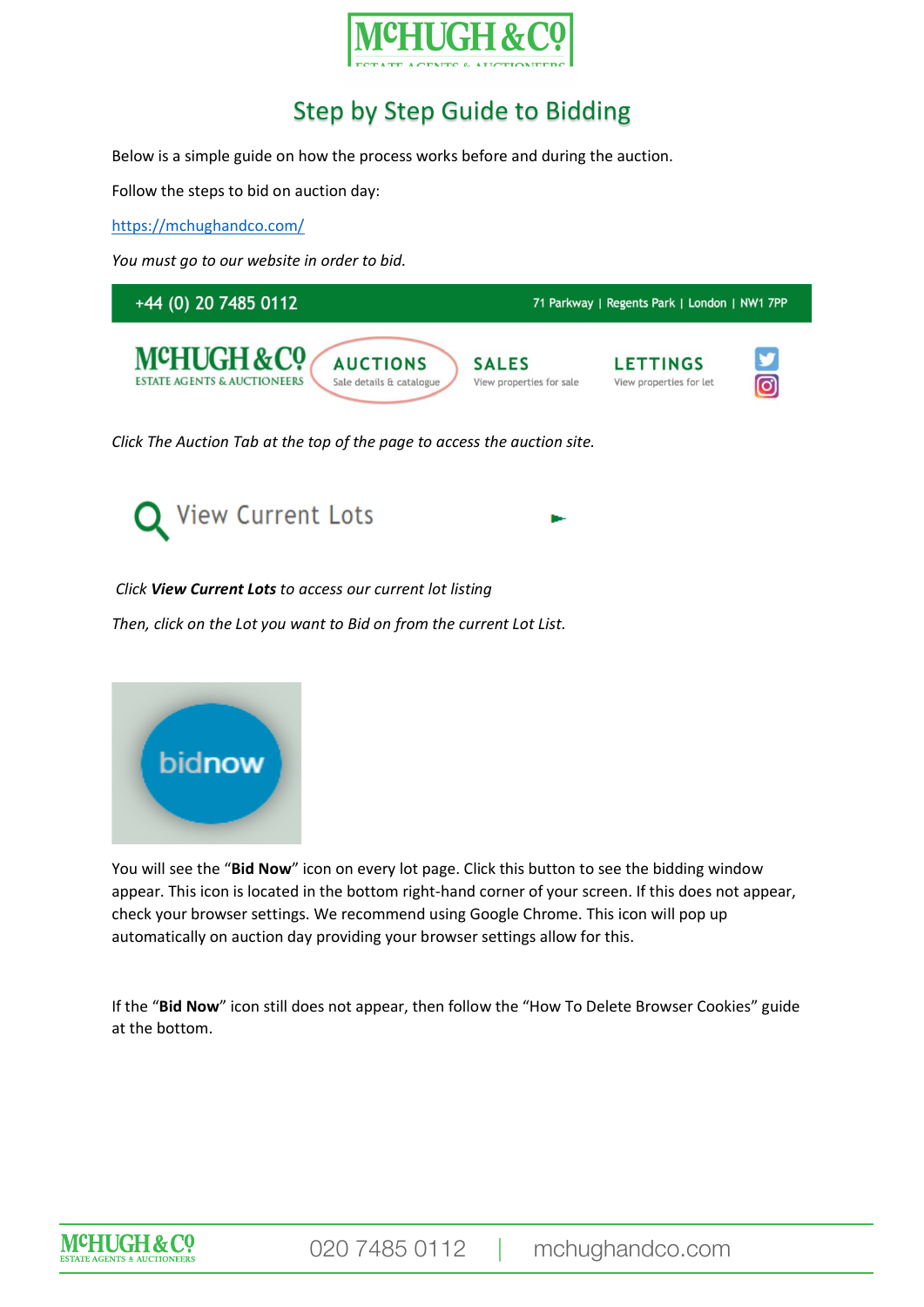| [⊜]<br><b>Bid</b>                             | History | ≡<br>Terms                            | Auction |  |
|-----------------------------------------------|---------|---------------------------------------|---------|--|
| <b>Bidding not yet open</b>                   |         |                                       |         |  |
| Minimum Opening Bid<br>£240,000               |         |                                       |         |  |
| Log in / register to bid                      |         |                                       |         |  |
| <b>Bidding Opens On</b><br>3rd Jun 2021 07:30 |         | <b>End Date</b><br>3rd Jun 2021 09:00 |         |  |
| Watch                                         |         | <b>Help on Bidding</b>                |         |  |
| 2 people are watching                         |         |                                       |         |  |
|                                               |         |                                       |         |  |

*From this point, you will need to Log in/Register to bid by clicking this. If you have already done this the next window will appear;*



*Once logged in, to bid on the selected lot, it will ask you to "Authorise to Bid". Click this and it will take you back to the lot listing. Click back into the same lot you wanted to bid on. Once you have done this the next window will appear;*



020 7485 0112 | mchughandco.com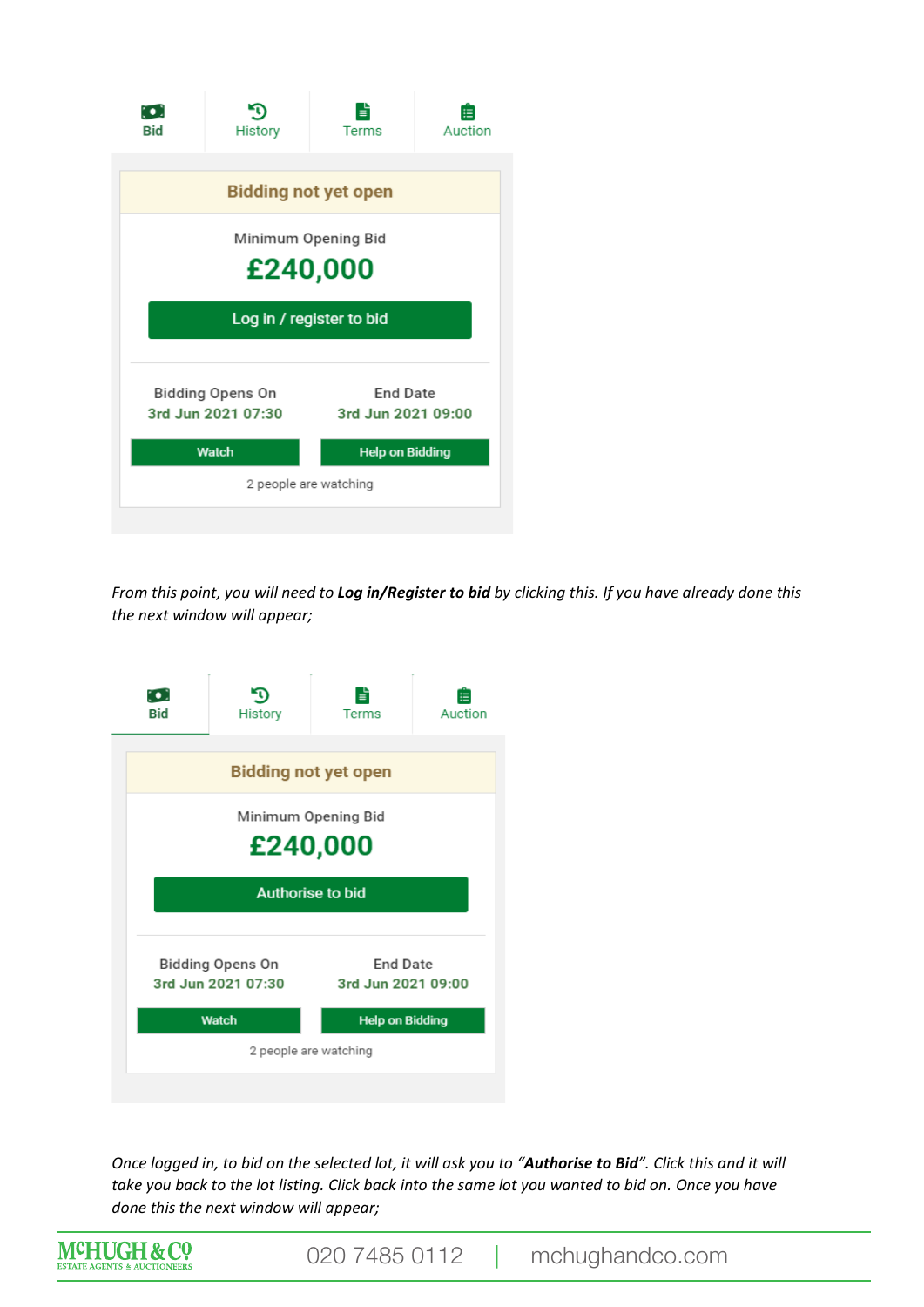| M.<br><b>Bid</b>                       | History | ₹<br>Terms                            | Auction                |  |  |
|----------------------------------------|---------|---------------------------------------|------------------------|--|--|
| <b>Bidding not yet open</b>            |         |                                       |                        |  |  |
| Minimum Opening Bid                    |         |                                       |                        |  |  |
| £240,000                               |         |                                       |                        |  |  |
| You are ready to bid                   |         |                                       |                        |  |  |
| Bidding Opens On<br>3rd Jun 2021 07:30 |         | <b>End Date</b><br>3rd Jun 2021 09:00 |                        |  |  |
|                                        | Watch   |                                       | <b>Help on Bidding</b> |  |  |
| 2 people are watching                  |         |                                       |                        |  |  |
|                                        |         |                                       |                        |  |  |
|                                        |         |                                       |                        |  |  |

*Now you are ready to Bid! You will have to wait until the auction opens at 07:30am on auction day to start placing your bids. Remember the first Lot closes at 9am and each lot is due to close 2 minutes thereafter. You will need to click on the lot you wish to bid on to bid on that particular lot. When the auction starts, you will be able to place bids using the (+) and (-) buttons and selecting place bid. It will ask you to confirm your bid amount;*



07:30am. Countdown begins! Place Bids